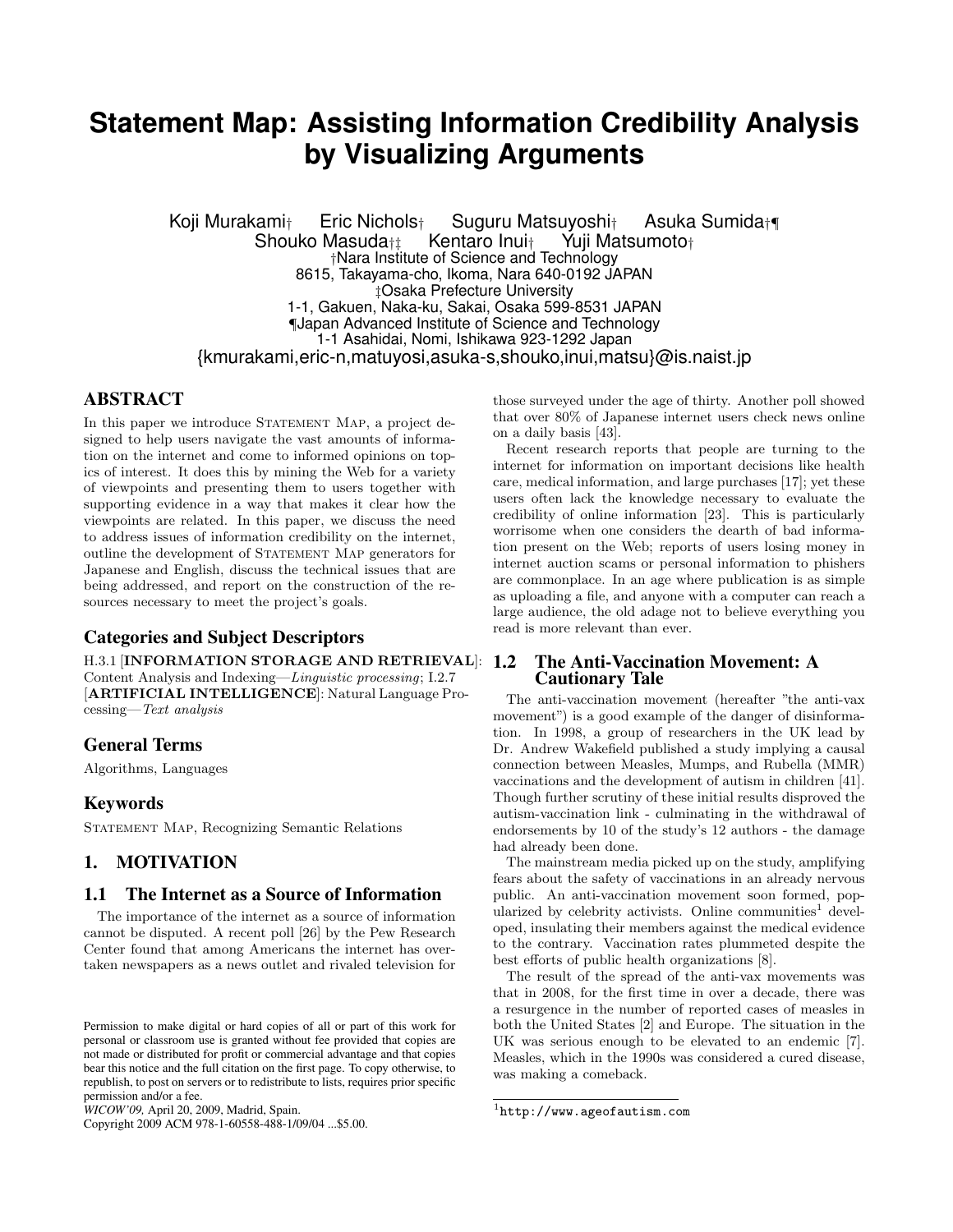

Figure 1: An example STATEMENT MAP for the query "Do vaccines cause autism?"

# 2. SUPPORTING CREDIBILITY EVALUATION OF ONLINE INFORMA-**TION**

The case of the anti-vax movement causing a resurgence in measles is a sad one, but it could have been prevented. Wakefield et al.'s study [41] was repeated numerous times in an attempt to verify the connection between MMR vaccinations and autism, and the results were overwhelmingly against such a causative connection<sup>2</sup>. But this information did not get to the very people most concerned about the safety of vaccinations. Part of the blame belongs with the mainstream media which was more interested in entertaining conspiracy theories than presenting the wealth of evidence disproving a vaccination-autism link, but the underlying problem that people did not know how to find trustworthy evidence to the contrary is illustrative of the importance of evaluating the credibility of information.

Clearly the problem of evaluating information credibility is important, but how can we help users decide what information to trust? One approach taken by several projects is to educate users about how to identify good information online. Services like http://www.snopes.com and http: //www.factcheck.org debunk urban myths and provide fact checking to commonly made political claims. The Quackometer<sup>3</sup> uses language models to identify pseudo-scientific language in webpages. Sense About Science<sup>4</sup> campaigns to educate users about the importance of the scientific method and peer review. Credibility Commons<sup>5</sup> provides tools to help users automatically evaluate the credibility of webpages. Finally, a number of professionals in fields ranging from science and medicine to history and economics share their expert opinions with the public through blogs.

The above projects are all invaluable, but users are often not aware of them, and there may not always be a dedicated resource for a given user's topic of interest. More needs to be done to connect users with the good information out there on the Web. In order to come to an informed opinion, users need to be presented with all of the viewpoints on a topic and the justification or supporting evidence for each one.

Gaining a comprehensive understanding of all possible viewpoints for a topic can be difficult given the large amount

of information present on the internet. The bias of search engines to rank pages by popularity makes it more likely that users may not be exposed to all sources of information. Lankes recognizes this problem [17] saying:

"Consequently, more popular pages are selected and are displayed higher in the search results. Because few people go beyond the first few pages of the search output, however, 'even if a page is of high quality, the page may be completely ignored by Web users simply because its current popularity is very low.' This kind of a system sets up a sort of 'popularity equals credibility' heuristic that could be dangerous or at least disadvantageous to students' learning."

One response to this problem of popularity bias is shown in Reference Extract<sup>6</sup>. Building on research that showed "library websites were seen as more credible than those of museums, governments, and commercial and commercial services,"<sup>7</sup> the project is creating a search engine where ranking gives preference to sources trusted by librarians. This is essentially a source-based approach to evaluating credibility.

# 3. STATEMENT MAP

# 3.1 Mapping Arguments

The STATEMENT MAP Project instead adopts a *content*based approach to assisting internet users with evaluating the credibility of online information. Its goal is to present the user with a comprehensive survey of opinions on a topic and show how they relate to each other. We do this by organizing them into groups of agreeing and conflicting opinions and displaying the logical support for each group.

Consider the case of an anxious new parent who is worried about whether vaccines are really safe for his or her child. The top ten results for a simple Google search on "autism" currently<sup>8</sup> contain links to the WikiPedia page on autism, the webpages of several governmental health organizations, including the National Institute of Health, and several charities for autism, but it also includes links to several anti-vax webpages. Telling the difference between these similar-looking but importantly different sources of information can be difficult.

Figure 1 shows the results a similar query - "Do vaccines cause autism?" - would produce with STATEMENT MAP. The

<sup>2</sup>An updating list of studies can be found at http://en. wikipedia.org/wiki/MMR\_vaccine\_controversy

<sup>3</sup> http://www.quackometer.net/

<sup>4</sup> http://www.senseaboutscience.org.uk

<sup>5</sup> http://credibilitycommons.org

 $^6$ http://referencextract.org

<sup>7</sup> http://referencextract.org/?page\_id=3&page=3 <sup>8</sup>As of 2009-02-20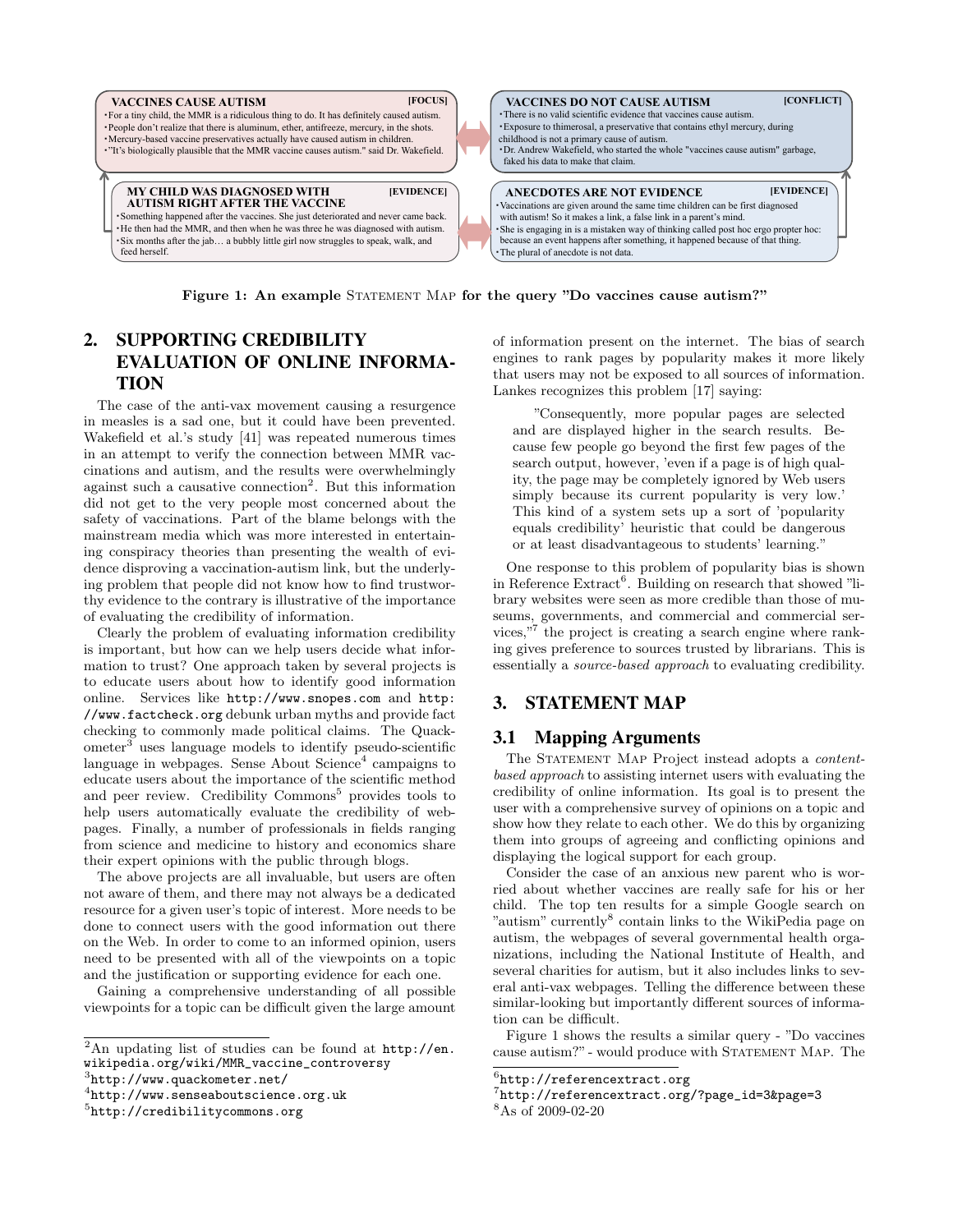group in the upper-left is labeled FOCUS, and it contains statements that are closest to the user's query. In this case these are opinions that support a causal link between vaccines and autism. An example is the claim "Mercury-based vaccine preservatives actually have caused autism."

The group in the upper-right is labeled CONFLICT, and it contains statements that are in opposition to the statements of focus. This includes the counter-claim "There is no valid scientific evidence that vaccines cause autism."

The thick, red, bi-directional arrows connecting the FO-CUS and CONFLICT groups help that opposition in opinion stand out to the user. It is clear that these are strongly opposing opinions. The groups labeled EVIDENCE at the bottom of the figure contain supporting evidence for the FOCUS statements and CONFLICT statements. They are linked by thin, gray, mono-directional arrows.

When the concerned parent in our example looks at this STATEMENT MAP, he or she will see that some opinions support the query "Do vaccines cause autism?"while other opinions do not, but it will also show what support there is for each of these viewpoints.

Ultimately it will be up to him or her to weight the anecdotal evidence of the anti-vaxxers against the medical evidence and logical arguments of the scientific community, but by providing all of the information to the user in a way that makes it easy to see the support or lack thereof for each viewpoint, the STATEMENT MAP Project helps the user come to an informed conclusion.

#### 3.2 Statement Map Generation as NLP Tasks

To generate a STATEMENT MAP, we need to recognize the following 3 kinds of semantic relations between statements on the Web:

- AGREEMENT to cluster similar statements
- CONFLICT to capture differences of opinion
- EVIDENCE to support other statements

In our task, we define a relation AGREEMENT, which becomes true if and only if the relation ENTAILMENT is true between the two statement in both directions at the same time. Identifying logical relations such as AGREEMENT, ENTAILMENT or CONFLICT between statements is the focus of Recognizing Textual Entailment (RTE), the task of deciding whether the meaning of one text is entailed from another text. A major task of the RTE Challenge is identifying ENTAILMENT or CONTRADICTION between Text (t) and Hypothesis (h). Over the last several years, corpora have been constructed for this task, annotated with several thousand (t,h) pairs. In the corpora, each pair was tagged with its related tasks (Information Extraction, Question Answering, Information Retrieval and Summarization). The RTE Challenge has successfully employed a variety of techniques in order to recognize instances of textual entailment, including methods based on: measuring the degree of lexical overlap between bag of words [9, 40], the alignment of graphs created from syntactic or semantic dependencies [20, 18], statistical classifiers which leverage a wide range of features [11], or reference rule generation [38]. These approaches have been successful in recognizing entailment pairs in the corpus, but more robust models of recognizing logical relations are still desirable.

While RTE focuses on only two logical relations, ENTAIL-MENT and CONTRADICTION, other relations such as EVI-DENCE are exempted. There is another task of recognizing

| Relation Type            | Relation Label                  |
|--------------------------|---------------------------------|
| Logical<br>Relations     | Agreement                       |
|                          | Coffict                         |
|                          | Entailment                      |
| Attitudinal<br>Relations | Agreeing Opinion                |
|                          | Conflicting Opinion             |
|                          | Agreeing Evaluative Polarity    |
|                          | Conflicting Evaluative Polarity |

Table 1: A typology of semantic relations in STATE-MENT MAP generation

relations between sentences, CST (Cross-Document Structure Theory) developed by Radev et. al [30]. CST is an expanded rhetorical structure analysis based on RST [45], and attempts to describe the relations that exist between two or more sentences from different source documents that are related to the same topic, as well as those that come from a single source document. To support this research, the CST-Bank corpus [29] was constructed. CSTBank is composed of clusters in which topically related articles are collected. There are 18 kinds of relations in this corpus, not limited to just EQUIVALENCE or CONTRADICTION, but also including JUDGEMENT, ELABORATION, and REFINEMENT. Etoh et al. [6] constructed a Japanese Cross-document Relation Corpus and redefined 14 kinds of semantic relations to fit their corpus.

Zhang et. al [46] attempted to classify CST relations between sentence pairs extracted from topically related documents. However, they used a vector space model and tried multi-class classification. The results were not satisfactory. This observation may indicate that the recognition methods for each relation should be developed separately. Miyabe et al. [24] attempted to recognize relations that were defined in a Japanese cross-document relation corpus [6]. But their target relations included only EQUIVALENCE and TRANSI-TION; the other relations have not been targeted. Recognizing EVIDENCE is indispensable for STATEMENT MAP. We need to develop robust methods for its identification.

The goal of RTE is to recognize logical and factual relations between sentences in a pair, while CST targets objective expressions because newspaper articles related to the same topic are utilized. Facts, which can be extracted from newspaper articles, have been used in conventional NLP research, such as Information Extraction or Factoid Question Answering. However, there are a lot of opinions on the Web, and it is important to fully survey the opinions related to a user's topic of interest to generate a STATEMENT MAP. The task specifications of both RTE and CST do not cover opinions and their relations as illustrated below.

- (1) a. There is absolutely no connection between vaccines and autism.
	- b. I do believe that there is a correlation between vaccinations and autism.

Subjective statements, such as opinions, have recently been the focus of various NLP research, such as review analysis, opinion extraction, opinion QA, and sentiment analysis. In the corpus conducted by the MPQA Project (Multi-Perspective Question Answering) [44], individual expressions corresponding to explicit mentions of private states, speech events, and expressive subjective elements are tagged.

The recognition of AGREEMENT, CONFLICT, and EVI-DENCE may be sufficient to generate STATEMENT MAPS if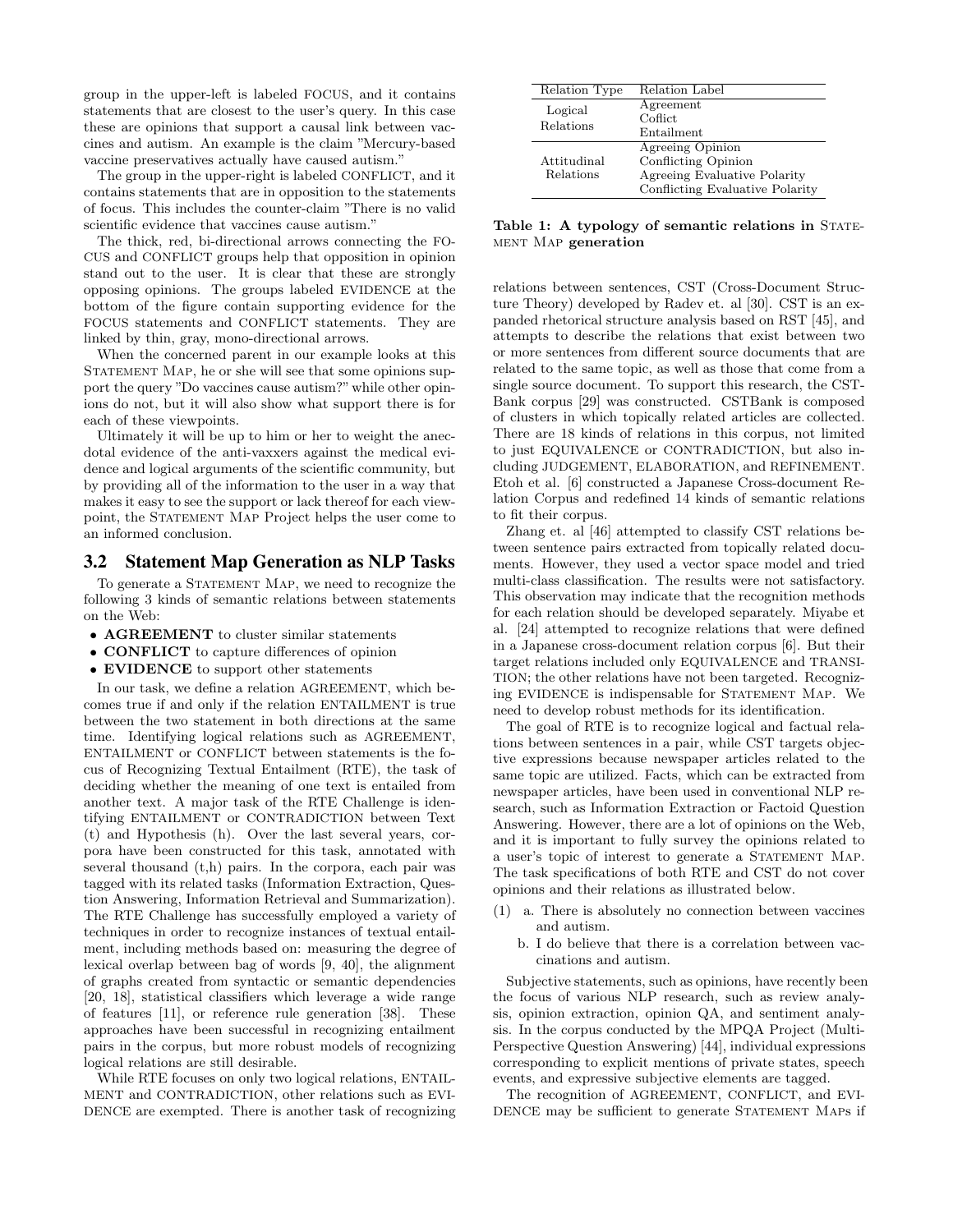

Figure 2: Overview of the Japanese STATEMENT MAP generation system

it were limited to factual statements, however, we also need to determine the source of an opinion and their attitude in order to recognize semantic relations when dealing with opinions. We need to recognize not only logical relations, such as ENTAILMENT and CONFLICT, but also several expanded relations in order to handle opinions. Table 1 shows the semantic relations to capture for STATEMENT MAP generation. To recognize attitudinal relations, we need to combine RTE methodologies, attribution analysis for capturing the source of an opinion, and sentiment analysis to recognize the semantic relations.

# 4. TECHNICAL ISSUES

### 4.1 Necessary Technology

As we mentioned in the previous section, we want to identify several kinds of semantic relations between statements, including AGREEMENT, CONFLICT and EVIDENCE, for generating a statement map for a given query sentence.

At first, recognition of AGREEMENT requires framework to recognize entailment and computing similarity between two statements. The recognition of CONFLICT requires a framework for recognizing contradictions as well as one for identifying negative expressions. Furthermore, in order to identify the person that is expressing a private opinion in a statement, his/her attitude, and his/her evaluation to the event in question, it is necessary to perform attribution (or source), modality, and sentiment analysis, respectively.

Recognition of EVIDENCE requires partial rhetorical parsing that identifies conclusion-evidence pairs in a given document. Because the conclusion-evidence pairs found in a single document are more credible than ones that are extracted from multiple documents, we separate the EVIDENCE recognition process from the recognition processes for AGREE-MENT and CONFLICT.

#### 4.2 Overview of Statement Map Generation

We are developing systems that generate STATEMENT MAP in Japanese and English. Figure 2 shows an overview of our system for generating STATEMENT MAP in Japanese. This

system receives a query sentence and generates a STATE-MENT MAP related to it. The algorithm for STATEMENT MAP generation is as follows:

- 1. Retrieve documents related to a query from the Web
- 2. Split strings in the documents into sentences
- 3. Perform tokenization and POS tagging with ChaSen<sup>9</sup>
- 4. Conduct dependency parsing with CaboCha<sup>10</sup>
- 5. Carry out predicate-argument structure analysis and anaphora resolution with Syncha<sup>11</sup>
- 6. Carry out the following two processes concurrently:
- (A) Rhetorical Parsing for each document
- (B) Recognizing semantic relations between each pair of statements
- 7. Draw a STATEMENT MAP using with the obtained pairs of statements and relations

In order to construct a system for process  $(A)$ , we plan to make a corpus annotated with EVIDENCE statements and employ machine learning techniques to train EVIDENCE detectors, as proposed in [15, 42, 13].

The above process (B) consists of the following sub-processes: (a) Sentiment analysis

- (b) Factuality analysis that is composed of source identification, and modality and polarity analyses
- (c) Applying rules in knowledge bases to statements
- (d) Alignment and reasoning

In subsections 4.3, 4.4 and 4.5, we describe processes (a), (b), and (c) respectively in more detail. In subsection 4.6, we propose the construction of a corpus which can be used as training data for process (d). In recent years, various approaches for recognizing textual entailment have been proposed, including methods of aligning syntactic or semantic dependency graphs [10, 19, 4] and frameworks for alignment using supervised machine learning[3, 18]. These approaches have encouraging results and should be directly applicable to our alignment and reasoning task.

 $^{9}$ http://chasen-legacy.sourceforge.jp/

 $^{10}$ http://chasen.org/~taku/software/cabocha/

 $11$ http://sourceforge.jp/projects/syncha/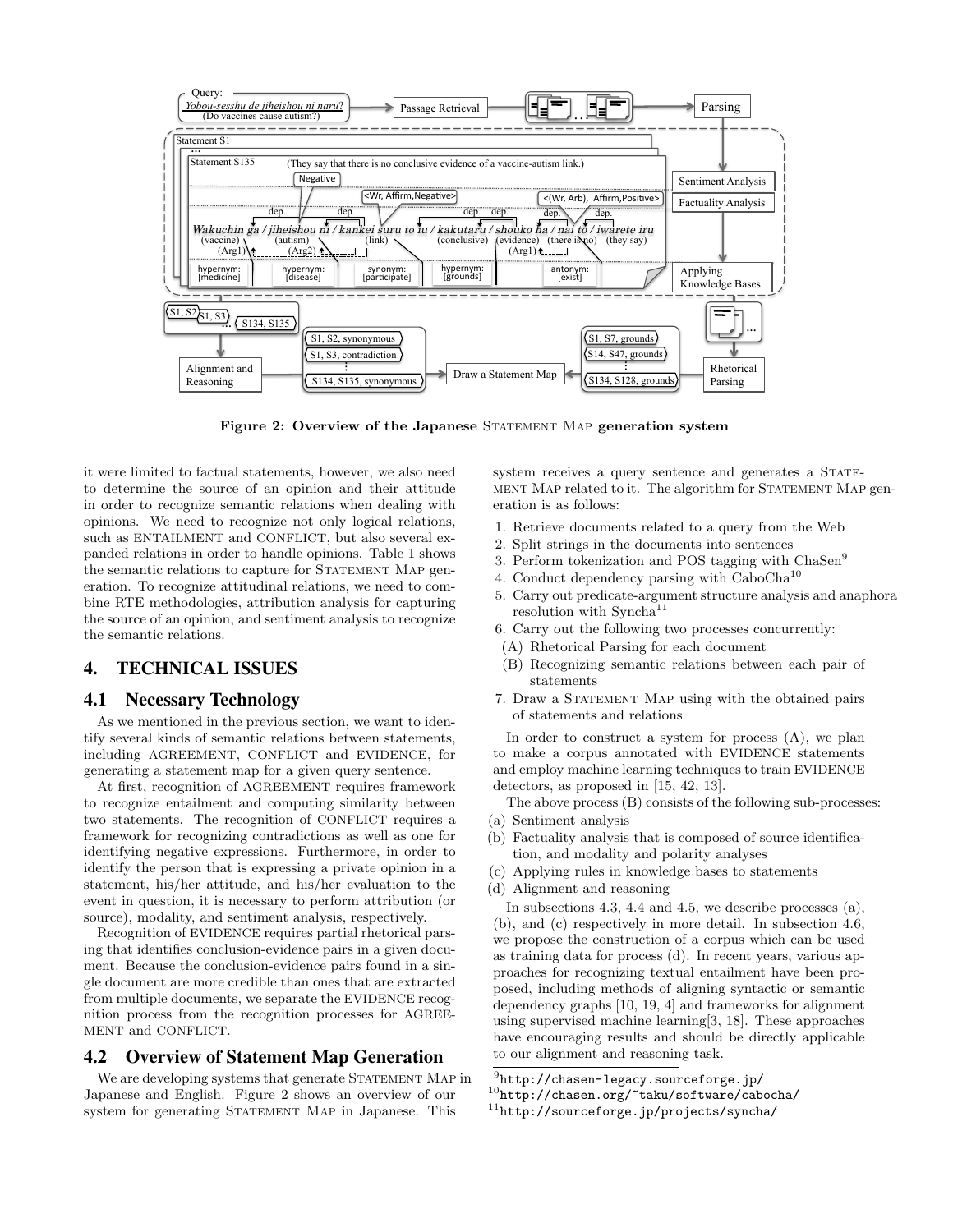| Resource  | $#$ of synset | $\#$ of words |
|-----------|---------------|---------------|
| WordNet   | 7,408         | 29.349        |
| Wikipedia | 113,401       | 307,851       |
| (Types)   | 101.946       | 328,534       |

Table 2: Collected synsets of entities in Japanese.

We describe our system for generating STATEMENT MAP in English in subsection 4.7, but it uses the same basic algorithm as for Japanese.

#### 4.3 Sentiment Analysis

In order to detect strings with implicit sentiment and expressive subjective elements in a given statement, we perform sentiment analysis.

Expressions of emotion, evaluation and reputation, each of which has a sentiment orientation (i.e. positive or negative), have been collected in existing sentiment lexicons such as SentiWordNet  $[5]$  for English $\hat{A}$ ÿ and Kobayashi's sentiment lexicon [16] as well as Higashiyama's sentiment lexicon [12] for Japanese. We extracted and manually checked 5,500 predicates and 13,312 compound nouns from Web documents using the methods in [16] and [12], respectively.

Our sentiment lexicon includes "zenkai (complete recovery)" and "seiseki ga agaru (raise one's grade)" that represent positive sentiment, and "byoki (disease)" and "koshosuru (breakdown)" that represent negative sentiment. Our sentiment analyzer detects strings with implicit sentiment and expressive subjective elements using this lexicon, and marks them with their sentiment orientations.

#### 4.4 Factuality Analysis

For each event mention, we want to identify the modal status of the event entity referred to in the event mention. Namely, we want to know whether the event actually took place, will take place, or is just hypothetical.

We have created a new markup scheme for annotating event mentions with factuality information [14, 33]. We annotate each event mention in a given text with a triplet <Source, Modality, Polarity>.

The Source slot represents the person or entity that is expressing the private state in a given text. This attribute conforms to the framework of nested sources proposed by Wiebe et al. [44].

The Modality slot specifies the author's mental or communicative attitude toward the event in question. We have divided Japanese modalities into 24 classes based on the following five aspects:

- 1. whether the statement is a fact, an opinion, a question, or just hypothetical,
- 2. whether the event has a conditional statement,
- 3. when the event happened or will happen,
- 4. whether the source is the agent of the event, and
- 5. the degree of certainty.

The classes of modality that we defined include:

Affirmation, Inference, Counterfactual, Conditional Affirmative, Deserving, Schedule, Intention, Wish, Request, Hypothesis, etc.

The Polarity slot denotes the polarity status of the event in question. This slot can take one of the values "Positive", "Negative", or "Unknown" depending on the context.

| Resource                              | $#$ of pairs |
|---------------------------------------|--------------|
| Web documents                         | 627,791      |
| WordNet                               | 876,861      |
| Category-subcategory in the Wikipedia | 642,695      |
| Articles in the Wikipedia             | 1,492,233    |
| (Types)                               | 3,534,357    |

Table 3: Total Japanese entity hyponyms collected

With the above markup scheme, a factuality analyzer would produce the triplet  $\langle$  (writer, John), Intend, Positive $>$  for the underlined event mention in "John wa gakko ni iku tsumori da (John will go to school)".

We have created a corpus from blog posts and other Web documents. It has 9,111 event mentions manually annotated with  $\langle$ Modality, Polarity $\rangle$  pairs. We plan to annotate these event mentions with Source information as well, and are using this corpus to train a factuality analyzer [14].

# 4.5 Two Knowledge Bases for Recognizing Logical Relations between Statements

Recognizing logical relations between statements requires a lange amount of knowledge about relations between words of various categores: such as nouns, verbs, adjectives, adverbs and so on. In this subsection, we describe two knowledge bases that can provide inference rules: a knowledge base of relations between entities, and another knowledge base of relations between events.

#### *4.5.1 A Knowledge Base of Relations between Entities*

Our knowledge base for entities in Japanese consists of the following two components:

- a. 101,946 synsets composed of 328,534 nouns (including compound nouns), and
- b. 3,534,357 hyponym relations

We collected synsets of Japanese entities from the following two resources:

- 1. Synsets from the Japanese WordNet [1]
- 2. Redirect pages in Wikipedia<sup>12</sup>

We extracted the synsets from the Japanese WordNet that contain more than one word. A redirect page in the Wikipedia includes the page title and its alias expressions, which, together, make up a synset of entities. So, we collected synsets from Wikipedia as well. Table 2 shows the number of synsets collected in our knowledge base.

We collected Japanese hyponyms using the following four methods:

- 1. Applying syntactic patterns with and without parentheses to Web documents [35]
- 2. Collecting hyponymy relations from the Japanese Word-Net
- 3. Extracting <category, subcategory> pairs from Wikipedia
- 4. Extracting candidates from Japanese articles in Wikipedia using an SVM model [36, 37].

Table 3 shows the number of collected hyponymys in our knowledge base.

 $12$ http://ja.wikipedia.org/. We used the Wikipedia archive from 2008/06/07.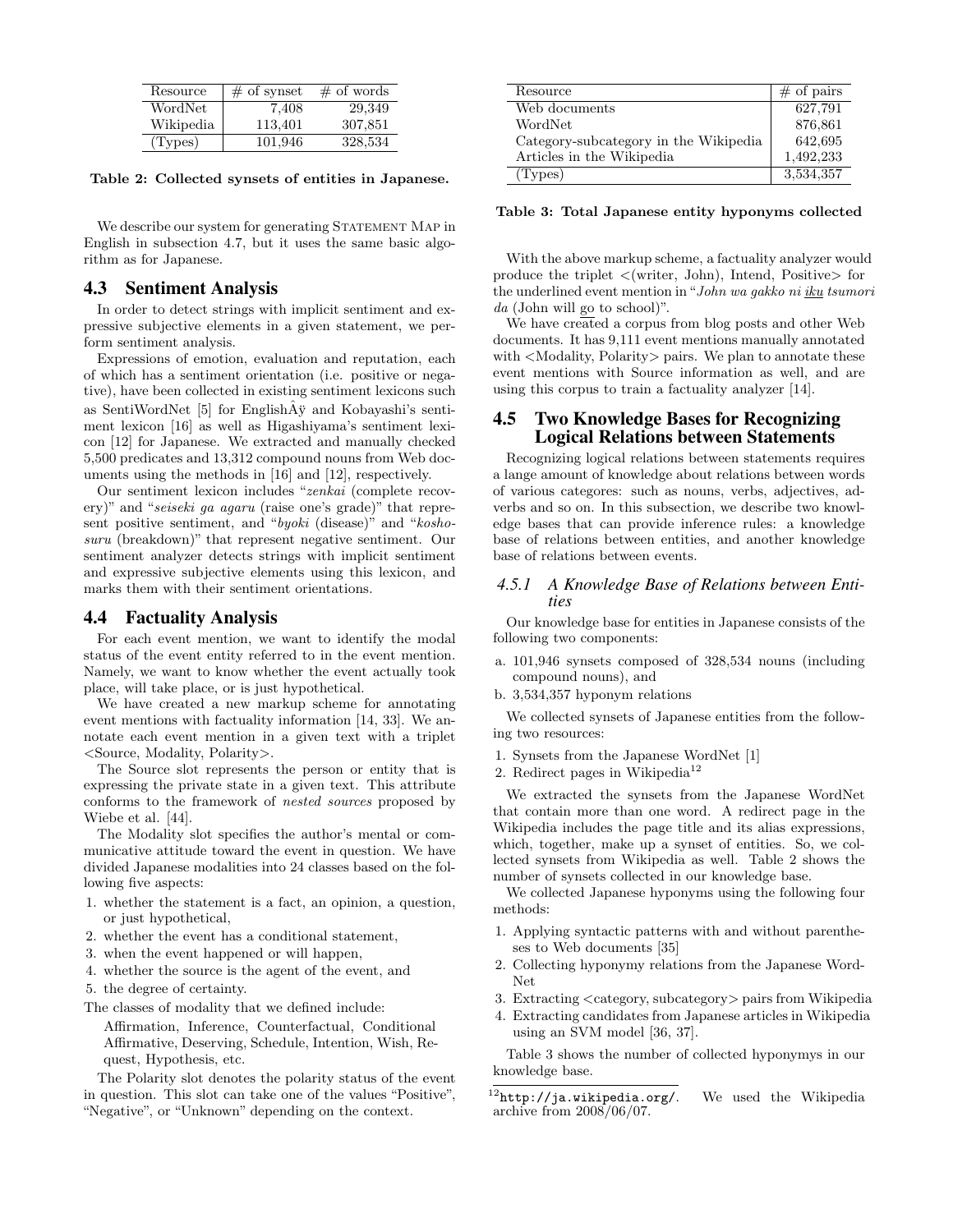#### *4.5.2 A Knowledge Base of Relations between Events*

Our knowledge base for events [21], which are represented as predicate-argument structures (PASs) in Japanese, consists of the following two components:

a. a thesaurus that includes 9,582 PASs, and

b. 52,722 binary relations between PASs

The set of binary relations has nine types of logical relations: near synonym, antonym, hypernym, inseparable event, presupposition, effect, goal, co-occurrence, and means, where the latter seven relations suggest some kind of entailment.

# 4.6 Constrcting a Japanese Corpus for System Evaluation

There are not currently any corpora that focus on semantic relations between both facts and opinions, and there are many challenges in constructing such a corpus. In this section, we describe the specification of the corpus we are constructing and our method of collecting samples from Web.

#### *4.6.1 Characteristics of the Corpus*

We focus on only attitudinal and logical relations to construct the corpus because we believe that examples of EVI-DENCE should be collected by another paradigm using discourse structures. The structure of an entry in the corpus is represented by the 4-tuple  $\lt$  statement 1, statement 2, entailment flag, semantic relation >. The statements in an entry should be collected from different Web documents because the all statements focused on in our task come from real sentences on the Web. Sentences on the Web generally consists of more than one statement or has complex structure. It is difficult to recognize only one semantic relation between a pair of sentences. We attempt to obtain reasonable constituent text segments as statements, and each pair of statements is labeled with one of the semantic relations shown in Table 1 or with "no relation." When a sentence includes several semantic segments, more than one statement can be extracted. So a statement can reflect writer's affirmation in the original sentence. If extracted statement lacks some semantic information, such as pronoun or arguments, human annotators manually add this information. If EN-TAILMENT can be recognized between an obtained statement and the original sentence, we tag the pair as in the following example:

(2) a. There is no link between the MMR vaccine and autism, according to the largest ever published study about this controversial issue.

b. There is no link between the MMR vaccine and autism. This annotation allows our corpus to be used in RTE-like tasks as well.

#### *4.6.2 Corpus Construction Procedure*

As a first step, the following procedure is carried out to collect Web documents related to the same topic:

- 1. Retrieve documents relevant to a specific user query with the search engine TSUBAKI [34]
- 2. Detect major sub-topic words based on term or document frequency in the document set
- 3. Extract real sentences including sub-topic words, and eliminate advertisements and extremely similar sentences, using heurisitics to treat them as spam

For example, "regulation", "research" or "possibility" were selected as sub-topics for the query "clone technology".

To prepare a pair of two statements, we consider several options. One option is that we obtain statements from all sentences at first, and then exhaustively pair up extracted statements. However, preparing statements from sentences is too labor-intensive for human annotators, and an arbitrary pair of statements generally does not have the semantic relations we want. We have to select the way to prepare statement pairs that minimizes annotator costs while still obtaining the semantically relevant statements. To do this we pair up sentences which share semantically relevant statements first, and then we extract statements from each sentence in the pair. The relevant statements in a pair of sentences can take the form of identical words, paraphrases, or other similar expressions. We calculate lexical similarity between two sentences to determine whether they can be treated as a pair or not. The calculation method is based on Bag of Words technique, and is closed to BoLI [32]. Our preliminary experiments show that unigrams of KANJI and KATAKANA expressions, single nouns, compound nouns, verbs and adjectives worked well as features.

#### 4.7 Statement Map Generation in English

While the majority of the technical discussion in this paper has focused on issues encountered and resources for handling Japanese, the techniques discussed are also applicable to English. As we showed in Section 3, the information that we show to the user and the semantic relations that need to be identified are not language-dependent.

The algorithm used to generate STATEMENT MAPS is also applicable to English as long as suitable tagger and parsers are used. We are currently carrying out experiments using MXPOST [31] for POS tagging, the MST Parser [22] for dependency parsing, ASSERT [28] for Semantic Role Labeling, and WordNet for recognizing logical relations.

In addition, there are already rich, lexical resources that correspond to many of the resources being constructed for Japanese. WordNet and OpenCyc are broad-coverage, freelyavailable ontologies that can be used to annotate English dependency graphs with semantic relations. VerbNet, FrameNet and other resources can be used to provide predicate argument structures, much like SynCha does for Japanese.

In order to expand the project to handle English, however, we need appropriate training data to help us build tools capable of detecting statements of focus in web data and the logical relations of interest to users. We do so by exploiting a previously-untapped data source: scientific blogs.

#### *4.7.1 Scientific Blogs as a Corpus*

Let us return to the example of the anti-vax movement to show the potential of scientific blogs as a corpus. In October of 2008, Us Magazine published an interview with celebrity and anti-vax activist Jenny McCarthy claiming she had cured her autistic son by changing his diet [39]. The interview, which offered no evidence to support this claim, angered Phil Plait, a professional astronomer and blogger for the scientific news source Discover Magazine.

The author of Bad Astronomy, whose other pursuits include debunking the claims of moon landing skeptics and presiding over the James Randi Educational Foundation<sup>13</sup>, is not a medical doctor, but as a scientist he has a healthy respect for the scientific process: the verification of testable hypotheses through reporducable experiments. So he wrote

 $^{13}$ http://www.randi.org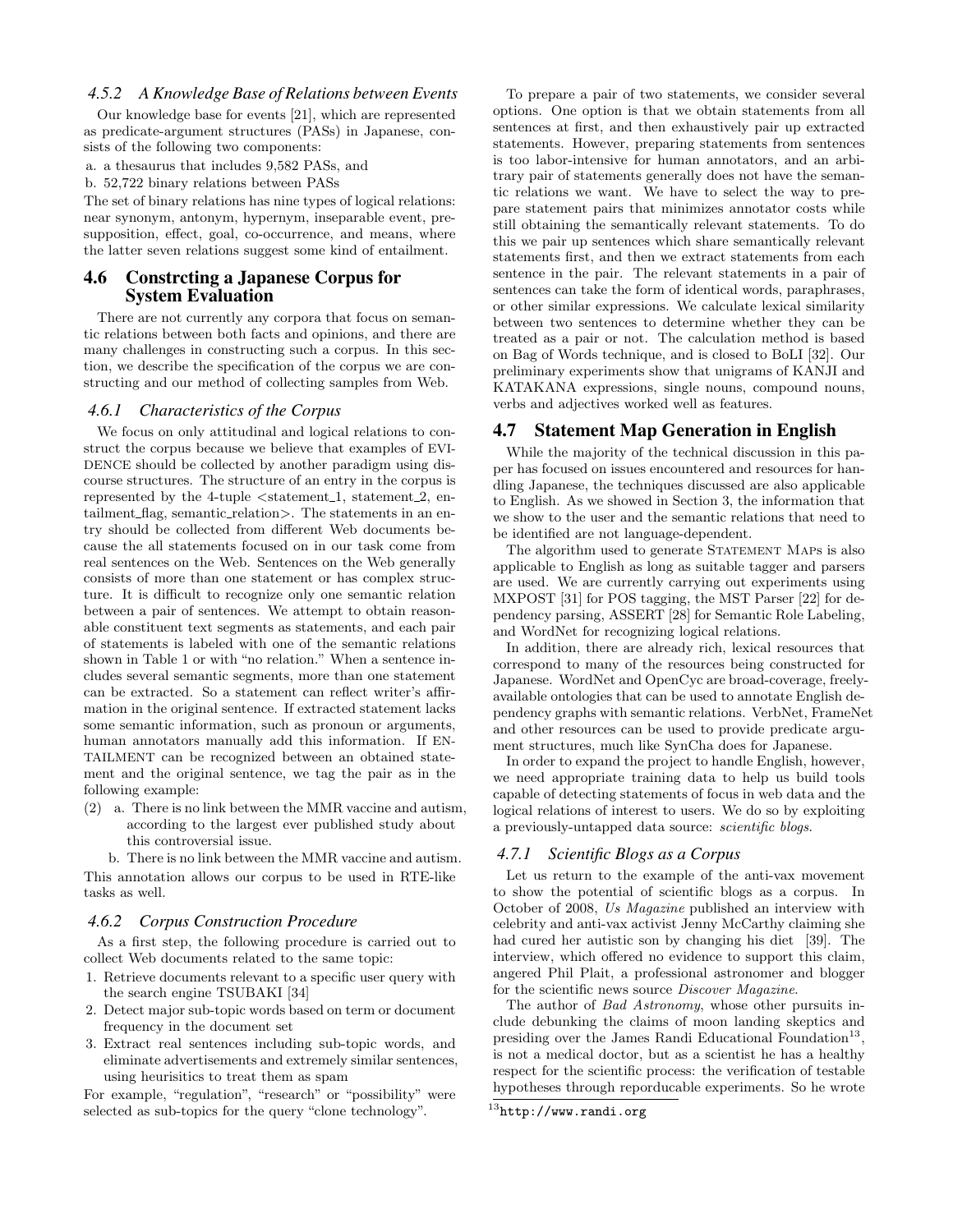an entry at his blog, Bad Astronomy [27], critical of the Us Magazine piece.

Bad Astronomy's author pointed out that medical doctors have not verified the claimed recovery of Jenny McCarthy's son, and explained the logical fallacy of post hoc ergo propter  $hoc^{14}$  present in both her claims of a vaccination-autism link and her son's cure through a change in diet. He reminded his readers that failure to get their children vaccinated helps spread infectious diseases like measles, and ended with a plea not to believe the anti-vaxxers' groundless claims.

Soon, other members of the scientific blogging community had noticed the Bad Astronomy post, and weighted in with their own opinions. One blogger pointed readers to http: //www.stopjenny.comstopjenny.com, a website dedicated to refuting the arguments of the anti-vax movement and its spokeswoman. An entire discussion about the credibility problems in the Us Magazine article was sparked by the blog post at Bad Astronomy.

This kind of linked discussion on the same topic, participated in by many members of the blogging community is what makes the construction of our corpus possible. The authors of scientific blogs share a common goal of celebrating good science while tearing down bad science. They seek out examples of bad science (and bad science reporting) in the mainstream media and on the internet and refute them point-by-point, explaining the logical fallacies and other common pitfalls. When bad science appears, it is often surrounded by controversy: global warming denialism, safety concerns regarding the Large Hadron Collider, and alternative medicine are often-addressed topics by science bloggers. Furthermore, the blogs posts are written for a general audience in an informal, easy-to-understand manner, instead of the terse, jargon-laden prose common to scientific publications.

We construct our corpus by forming *discussions* – collections of posts from different blogs discussing and organized around a single topic or article. The structure of the blogs and the interlinking nature of the blogging community facilitate this task. Tags in each blog post make it easy to identify the topic of discussion. Blog posts contain a link to the source of interest – the original mainstream media news article, event, or other blog post that inspired authors to respond with their own opinions. Once *discussions* are formed, we identify *statements of focus* – opinions, facts or justification pertinent to the topic of discussion – and annotate the logical relations between them. We describe methods for automatically expanding the corpus data and identifying candidates for annotation in [25].

# 5. CONCLUSION AND FUTURE WORKS

In this paper we introduced STATEMENT MAP, a project designed to help users navigate the vast amounts of information on the internet and come to informed opinions on topics of interest, and outlined the development of Statement Map generators for Japanese and English. While this project is still in its early stages, we have a clear grasp of the problems that need to be solved and are working to further develop both the Japanese and English resources necessary to make STATEMENT MAP a reality.

## Acknowledgments

This work is supported by the National Institute of Information and Communications Technology Japan. Francisco Dalla Rosa Soares and Hiram Calvo also provided invaluable feedback. Finally, we would like to thank all of the bloggers, especially Ben Goldacre of http://www.badscience.net for the data.

#### 6. REFERENCES

- [1] F. Bond, H. Isahara, K. Kanzaki, and K. Uchimoto. Boot-strapping a wordnet using multiple existing wordnets. In Proc. the 6th International Language Resources and Evaluation (LREC'08), 2008.
- [2] CDC. Update: Measles outbreaks continue in U.S. Website for Centers for Disease Control and Prevention, 2008. Available at:
- http://www.cdc.gov/Features/MeaslesUpdate/.
- [3] N. Chambers, D. Cer, T. Grenager, D. Hall, C. Kiddon, B. MacCartney, M.-C. de Marneffe, D. Ramage, E. Yeh, and C. D. Manning. Learning alignments and leveraging natural logic. In ACL-PASCAL Workshop on Textual Entailment and Paraphrasing, pages 165–170, 2007.
- [4] M.-C. de Marneffe, T. Grenager, B. MacCartney, D. Cer, D. Romage, C. kiddon, and C. D. Manning. Aligning semantic graphs for textual inference and machine reading. In Proc. of AAAI Spring Symposium Series: Machine Reading, 2007.
- [5] A. Esuli and F. Sebastiani. SENTIWORDNET: A publicly available lexical resource for opinion mining. In Proceedings of the 5th Conference on Language Resources and  $Evaluation (LREC-06)$ , pages 417-422, 2006.
- [6] J. Etoh and M. Okumura. Cross-document relationship between sentences corpus. In Proc. of the 14th Annual Meeting of the Association for Natural Language Processing, pages 482–485, 2005. (in Japanese).
- [7] Eurosurvelliance. Measels once again endemic in the United Kingdom. Eurosurvelliance, 13(27), 2008. Available at: http://www.eurosurveillance.org/ViewArticle.aspx? ArticleId=18919.
- [8] Finding Dulcenia. European health officials cope with measles outbreaks, lower vaccination rates. Finding Dulcenia: Librarian of the Internet, 2009. Available at: http://www.findingdulcinea.com/news/health/ 2009/jan/European-Health-Officials-Cope-With-Measles-Outbreaks-Lower-Vaccination-Rates.html.
- [9] O. Glickman, I. Dagan, and M. Koppel. Web based textual entailment. In Proc. of the First PASCAL Recognizing Textual Entailment Workshop, 2005.
- [10] A. Haghighi, A. Ng, and C. Manning. Robust textual inference via graph matching. In Proc. of Human Language Technology Conference and Conference on Empirical Methods in Natural Language Processing, pages 387–394, 2005.
- [11] A. Hickl, J. Williams, J. Bensley, K. R. B. Rink, and Y. Shi. Recognizing textual entailment with lcc's groundhog system. In Proc. of the Second PASCAL Challenges Workshop, 2005.
- [12] M. Higashiyama. Acquiring Noun Polarity Knowledge Using Selectional Preferences. MASTER Thesis, 2008. (in Japanese).
- [13] R. Iida, K. Inui, and Y. Matsumoto. The task definition of evidence-conclusion relation extraction and its preliminary empirical evaluation. In Proc. of the 15th Annual Meeting of the Association for Natural Language Processing, 2009. (in Japanese).
- [14] K. Inui, S. Abe, H. Morita, M. Eguchi, A. Sumida, C. Sao, K. Hara, K. Murakami, and S. Matsuyoshi. Experience mining: Building a large-scale database of personal experiences and opinions from web documents. In Proc. of

<sup>14&</sup>quot;after therefore because of:" mistaking precedence for causality